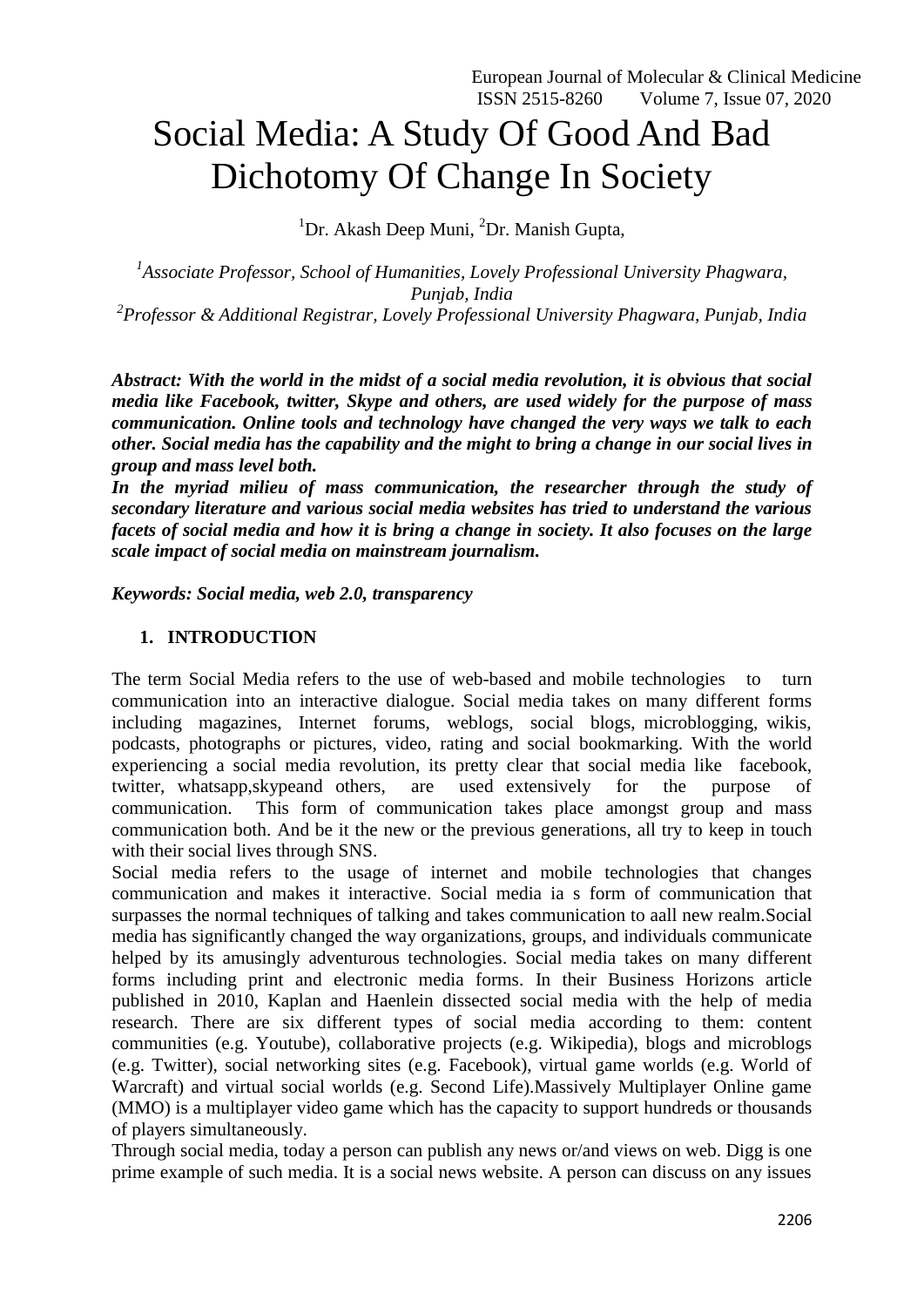on whatsapp, messenger,etc and also there is the option of bulletin boards. Social networking is is a credible way of keeping contacts and sharing information with others. Microblogging is another way of posting messages online.

#### *History of social media*

When we think of social media, then we generally think of facebook and twitter. However, in reality it is more than that. The earliest ways to send messages over long distances were print, audio and visual. People interestingly, used to communicate through smoke signals by day and beacon fires by night in ancient Egypt, China, and Greece. Drums were also used to extend the range of the human voice for communication in many parts of the world. For social media, it all started during 550 BC when the regular postal system was established in Iran where horse riders and horse-drawn wagons carried mail.

During the 18th and 19th century, devices like the telegraph (1792), telephone (1890) and radio (1891) marshaled a new period of sending and receiving messages over long distances.And with the invention of telephone and radio, communication went on to an another level .<br>And the  $20<sup>th</sup>$  century gave us internet.

The 21st century saw a spurt in the growth of social networking sites by the launching of Friendster, Fotolog, Photobucket, Flickr, Orkut, Facebook, Ning, Digg, Twitter, Netlog, Youtube etc.

#### *Role of Social Media*

Social media has played a significant role in bringing up protests and revolutions in recent times. It is assumed that social media is making it more difficult to sustain an authoritarian regime even for hardened autocracies like Iran and Chinawhich can bring democracy to the whole world. In a Jan. 27 YouTube interview, U.S. President Barack Obama did compare social networking to universal liberties such as freedom of speech.

The tumultuous situation in Tunisia and Egypt have culminated in usage of social networking media such as Facebook, whatsapp and Twitter to help arrange, communicate and initiate campaigns. The Iranian "Green Revolution" in 2009 did become a media babyfor the Western media with the help of YouTube and Twitter, and Twitter even gave Moldova's 2009 revolution its hallmark name- the "Twitter Revolution."

The Internet delves down onto a revolutionary core to spread the tentacles of its ideological message and also its training program and operational plan. This can well be carried out my email etc but the incoming of whatsapp, bigo live and others have created a communication revolution. YouTube and whatsapp videos enumerating a movement's core principles and tactics facilitate its supporters to send out important information.

## *Limitations of social media*

Social media seems to turn into a precious intelligence-collection tool. Interestingly, this dependence on social media makes any nation vulnerable. In order to obtain an operating license in any country for instance China, social networking websites do make compromises with the government. In many countries like Pakistan where democracy is in questionable level, this involves getting access to user data, locations and network information. Facebook profiles, for example, can be a boon for government intelligence collectors, who can use updates and photos to pinpoint movement locations and activities and identify connections among various individuals, some of whom may be suspect for various activities. Facebook has received fundingfrom In-Q-Tel, the CIA's venture capital firm. A possible quid pro quo can happen in this type of setup. In Egypt, 40 leaders of the April 6 Movement were arrested before the protests even made its mark, and this can be because of them being tracked by agencies on SNS.Beyond monitoring movement websites, governments can also shut them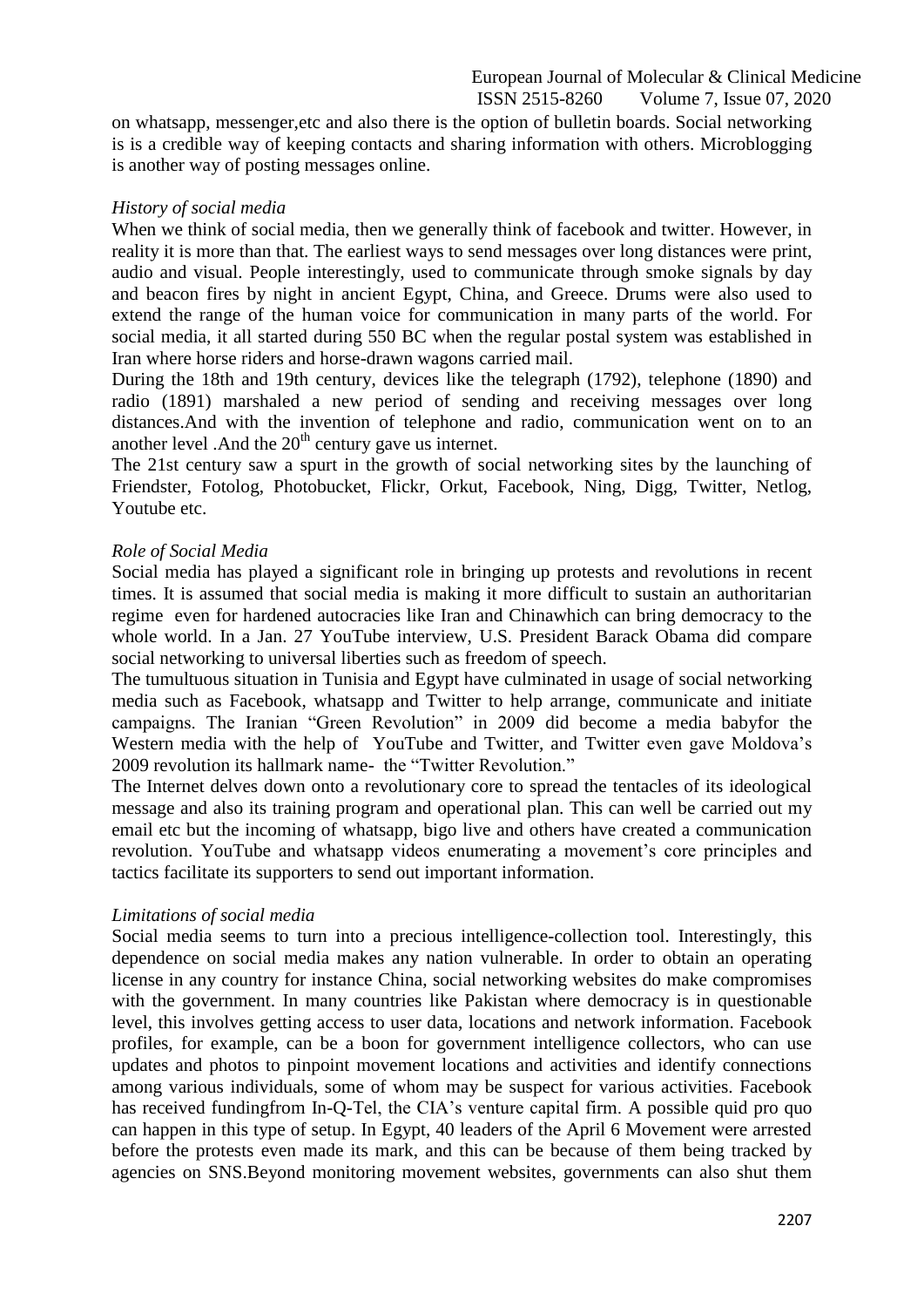down. This has been common in Iran, Pakistan and China during times of social unrest. During the Iranian protests in 2009, many foreign-based Green Movement supporters allegedly spread disinformation over Twitter to mislead foreign observers on the condition in the state. China shut down Internet access to all of Xinjiang Autonomous Region, where thereligious-ethnic Uighur riots took place in July 2009.

Clay Shirky in "The Political Power of Social Media: Technology, the Public Sphere, and Political Change" says, "The political impact of social media has focused on the power of mass protests to topple governments. In fact, social media's significant role is in supporting civil society, which will produce change." This clearly determines the basic political validity of social media.

It is not only political problems but social media can be a tool for change in eliminating corruption and helping in better governance too. In 'Using ICTs to create a culture of transparency: E-government and social media as openness and anti-corruption tools for societies', John C. Bertot, Paul T. Jaeger, and Justin M. Grimes point out, "many governments have worked to increase openness and transparency in their actions. Information and communication technologies (ICTs) are a cost-effective means to promote openness and transparency and to reduce corruption. E-government has been used in many prominent, comprehensive transparency efforts in a number of nations for instance India Bangladesh and others. While some of these individual efforts have received considerable attention, the issue of whether these ICT-enabled efforts have the potential to create a substantive social change in attitudes toward transparency has not been widely considered."

A 2006 study of 14 countries found that countries with dedicated transparency laws were three times more likely to respond to requests for information, with countries lacking transparency laws acknowledged less than half of the requests (Open Society Justice Initiative, 2006).

## *Social media – an agent of transparency*

In the 2007 campaign for Prime Minister of Australia, the Australian media – much of which is owned by Rupert Murdoch – openly supported the Conservative party and its Prime Minister, going so far as to selectively report and distort the results of their own polls, particularly those of the major papers owned by Murdoch (Bruns, 2008). Consequently, blogs, status posts and other online social networks provided contrasting views to balance the media coverage.

The use of social media in combination with open government data has been promoted as a new way of enabling and facilitating transparency (Brito, 2008 and Robinson et al., 2008). This approach is typified by the nascent and ambitious plan by the Obama administration to make vast amounts of government data available through the www.data.gov site (White House, 2010).

## *Usage of social media- today and tomorrow*

Nonprofit organizations are utilizing social media to engage in advocacy work. Chao Guo, and Gregory D. Saxton's paper Tweeting Social Change - How Social Media Are Changing Nonprofit Advocacy explains in how nonprofit organizations are utilizing social media to engage in advocacy work for public good.

Change takes place with the help of social media swiftly and decisively. The best example being in May of 2009, a posthumous video surfaced in which prominent lawyer Rodrigo Rosenberg blamed Guatemalan president Alvaro Colom for murdering him. In a social media retort, this resulted in creation of numerous Facebook pages which called out for Colom's resignation, and for justice for Rosenberg. This study found that the social network site was used to mobilize an online movement that moved offline with the help of interviews and a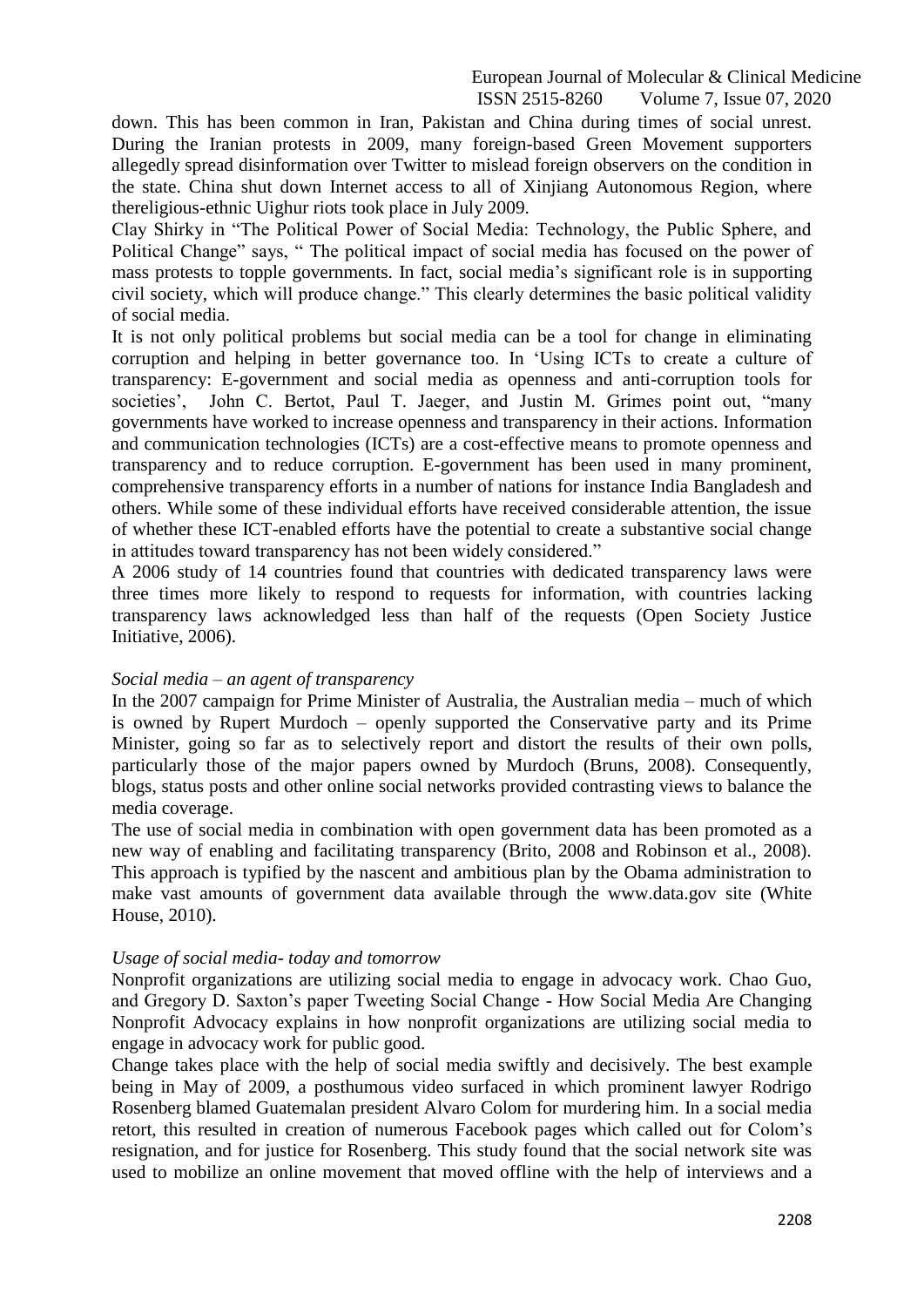content analysis of Facebook comments from the two most-active Facebook groups,. Users' protest-related and motivational comments, in addition to their use of links and other interactive elements of Facebook, helped organize massive protests demanding justice and an end to violence (Harlow, 2011).

The influence and effect of media is not limited to urban areas only. The role of television in rural life, and the influence it has had on various social, economic and political processes that have been revolutionizing the landscape of village India in recent years is huge. In "Media and social change: the modernizing influences of television in rural India" Kirk Johnson takes data from ethnographic fieldwork in two remote villages in the mountains of Western Maharashtra (Danawli and Raj Puri) in the context of development and social change. This article speaks on the framework and rationale for an ethnographic approach to the research and discusses the unique characteristics of television that make it an important agent of cultural change. It also analyzes various social processes like consumerism, urban modeling, restructuring of human relationships, linguistic hegemony, migration and the emergence of an information underclass.

Social media are playing an increasingly important role as information sources for travelers. In "Role of social media in online travel information search" ZhengXianga and Ulrike Gretzelb investigate the extent to which social media appear in search engine results in the context of travel-related searches. The study employed a research design that simulates a traveler's use of a search engine for travel planning by using a set of pre-defined keywords in combination with nine U.S. tourist destination names. The analysis of the search results showed that social media constitute a substantial part of the search results, indicating that search engines likely direct travelers to social media sites. This study confirms the growing importance of social media in the online tourism domain and others. It also provides evidence for challenges faced by traditional providers of travel-related information, which in turn, shows the flipside to a new world of communication driven by search engines. And communication content decided by search engines.

Social media is impacting education too in many ways especially the teaching learning experience. Faculty is big users of and believers in social media. Virtually all higher education teaching faculty is aware of the major social media sites; more than three-quarters visited a social media site within the past month for their personal use; and nearly one-half posted content. Even more impressive is their rate of adoption of social media in their professional lives: over 90% of all faculties are using social media in courses they're teaching or for their professional careers outside the classroom. There are big differences among the patterns of use from one social media site to another. Facebook is both the most visited site and the one with the highest rate of postings. YouTube is the second most visited, but posting rates are low. Facebook is also the most frequently citedwhen faculty report on their uses of social media in support of their professional careers. According to a government study, nearly two-thirds of all faculties have used social media during a class session, and 30% have posted content for students to view or read outside class. Over 40% of faculty has required students to read or view social media as part of a course assignment, and 20% have assigned students to comment on or post to social media sites. Online video is by far the most common type of social media used in class, posted outside class, or assigned to students to view, with 80% of faculty reporting some form of class use of online video. Use of social media is not without its problems; most faculty are concerned with the time it requires.

Since social networking sites, such as twitter and Facebook, began allowing organizations to create profiles and become active members, organizations have started incorporating these strategies into their public relations programming through these too. For-profit organizations have used these sites to help launch products and strengthen their existing brands. In "Engaging stakeholders through social networking: How nonprofit organizations are using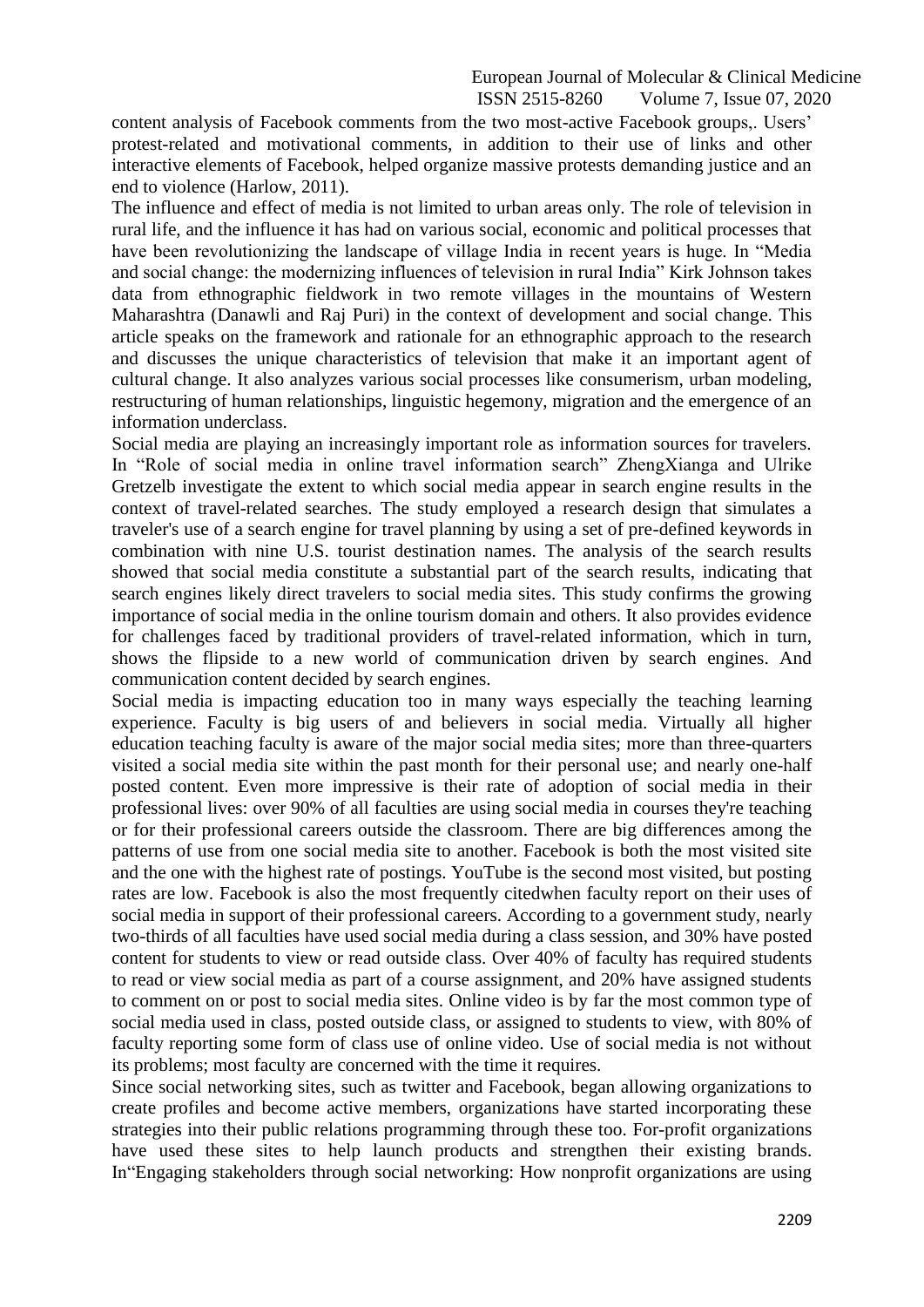Facebook", Richard D. Watersa, Emily Burnettb, Anna Lammb, and Jessica Lucasb, through a content analysis of 275 nonprofit organization profiles on Facebook, examines how these new social networking sites are being used by the organizations to advance their organization's mission and programs. Just having an account will not being a big change but careful planning and research will greatly benefit nonprofits as they attempt to develop social networking relationships with their stakeholders. This is how it works in social networking sites.

Social media's power has been expressed in terms of toppling governments. . In fact, social media's real potential lies in supporting civil society and the public sphere—which will produce change over years and decades, not weeks or months (Shirky, 2011).

In response, "Social media? Get serious! Understanding the functional building blocks of social media", by Jan H. Kietzmann, Kristopher Hermkens, Ian P. McCarthy, and Bruno S. Silvestre present a framework that defines "social media by using seven functional building blocks: identity, conversations, sharing, presence, relationships, reputation, and groups. As different social media activities are defined by the extent to which they focus on some or all of these blocks, we explain the implications that each block can have for how firms should engage with social media." To conclude, it present a number of recommendations regarding how firms should develop strategies for monitoring, understanding, and responding to different social media activities.

## **REFERENCES**

- [1] Bennett, A. S. (2011, 09 09). Social Media and the Organization of Collective Action: Using Twitter to Explore the Ecologies of Two Climate Change Protests. Retrieved 02 02, 2017, from doi.org: http://dx.doi.org/10.1080/10714421.2011.597250
- [2] Bernie Hogan, A. Q.-H. (2009). Bulletin of Science, Technology & Society. Retrieved 02 02, 2017, from http://bsts.sagepub.com: http://www.sagepub.com/journalsPermissions.nav
- [3] Chao Guo, G. D. (2013, 01 08). Tweeting Social Change How Social Media Are Changing Nonprofit Advocacy. Retrieved 02 02, 2017, from sagepub.com: http://journals.sagepub.com/doi/pdf/10.1177/0899764012471585
- [4] Daniel M. Romero, W. S. (n.d.). Influence and Passivity in Social Media. Retrieved 02 02, 2017, from springer.com: http://link.springer.com/chapter/10.1007/978-3-642- 23808-6\_2
- [5] Goode, L. (2009). sage publication. Retrieved feb 02, 2016, from sagepub.com: from http://journals.sagepub.com/author/Goode%2C+Luke
- [6] Harlow, S. (2011, 08 02). Social media and social movements: Facebook and an online Guatemalan justice movement that moved offline. Retrieved 02 02, 2017, from sagepub.com: http://journals.sagepub.com/doi/pdf/10.1177/1461444811410408
- [7] Jan H. Kietzmann, ,. H. (2016, 10 10). sciencedirect. Retrieved 02 02, 2017, from sciencedirect.com: http://www.sciencedirect.com/science/article/pii/S0007681311000061
- [8] Jan H. Kietzmann, ,. H. (n.d.). Social media? Get serious! Understanding the functional building blocks of social media. Retrieved 02 02, 2017, from http://dx.doi.org/10.1016/j.bushor.2011.01.005
- [9] John C. Bertot, P. T. (2010, 03 01). Using ICTs to create a culture of transparency: Egovernment and social media as openness and anti-corruption tools for societies. Retrieved 02 02, 2017, from doi.org: http://dx.doi.org/10.1016/j.giq.2010.03.001